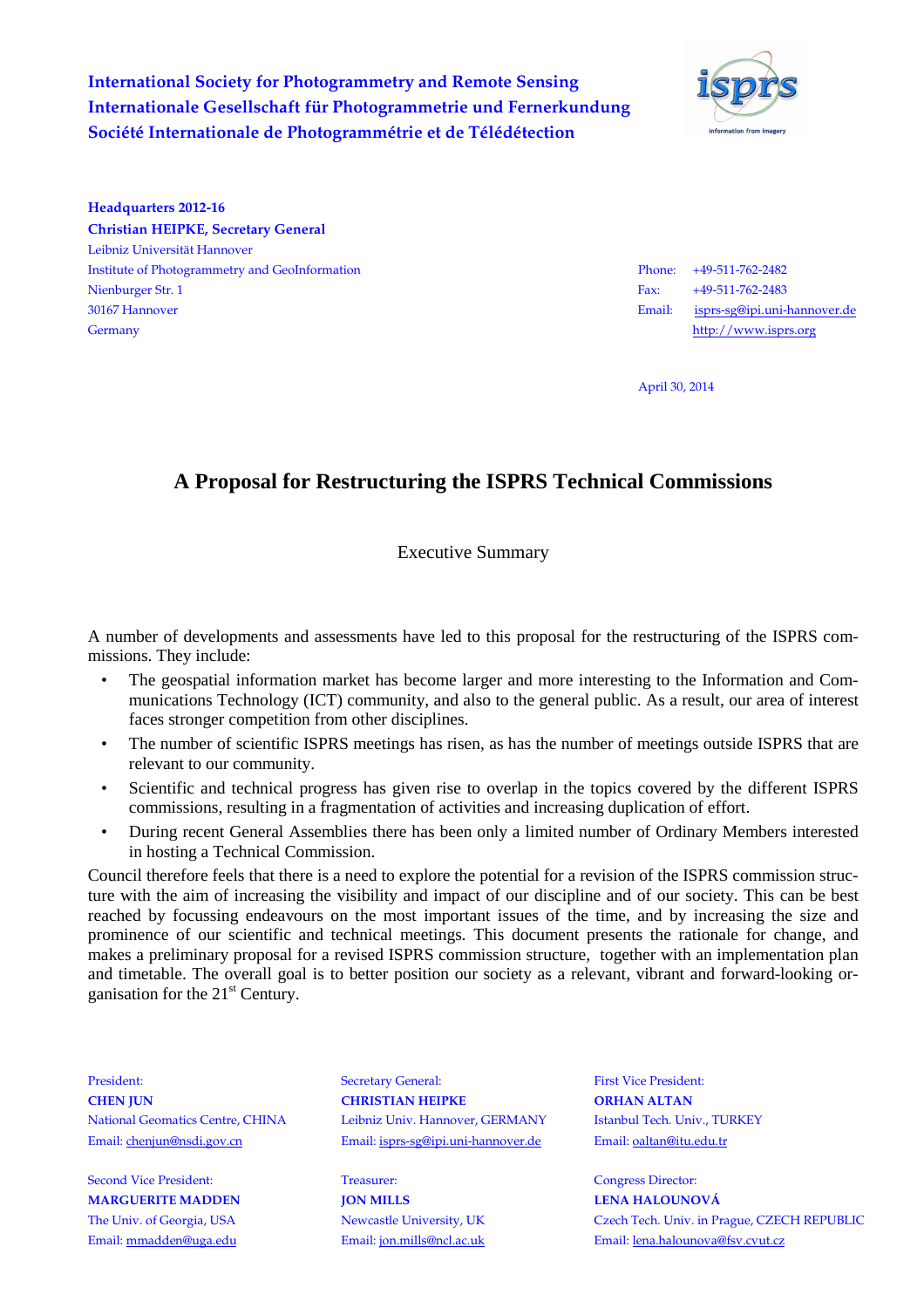

In line with the ISPRS Strategic Plan, which calls for a concentration of Society efforts on the most important issues of our field, Council suggests examining and re-defining the ISPRS commission structure. The aims of this re-structuring effort are threefold:

- To increase the relevance of the society and its work in the global geospatial world in science, gover ment, industry and end user communities; govern-
- To concentrate the efforts of the society on the most relevant issues and thus reduce the existing lack of focus in some of our activities e threefold:<br>vance of th<br>nd user con<br>fforts of th<br>activities;
- To enhance the attractiveness of hosting a Technical Commission for Ordinary Members and individuals acting as Technical Commission Presidents Presidents.

It is suggested to re-structure ISPRS into fewer commissions, for example four focussing on the topics of:

- Earth Observation:
- Photogrammetry;
- Spatial Information Science:
- Policies, Education and Outreach Outreach.

It is suggested to re-structure ISPRS into fewer commissions, for example four focussing on the topics of:<br>
• Earth Observation;<br>
• Photogrammetry;<br>
• Spatial Information Science;<br>
• Policies, Education and Outreach.<br>
In o position of a Vice-Technical Commission President (V-TCP), simultaneously encouraging the V-TCP to originate from an Ordinary Member different to that of the Technical Commission President (TCP).

An additional possibility to engender involvement of Ordinary Members not hosting a Technical Commission, and scientists in such countries, is the introduction of Regional Meetings, in particular in areas far away from symposia venues. In this way it is anticipated that global participation of all ISPRS members will be enhanced.

The proposed changes are to be discussed during 2014 and voted on by postal ballot in 2015. Assuming approval, this schedule provides Ordinary Members interested in hosting one of the (new) commissions for the period 2016-2020 sufficient time to formulate their ideas and develop their bids ahead of the XXIII ISPRS Congress and General Assembly in Prague in 2016.

Version 0: Jan. 3, 2014 initial draft

Version 1: Jan. 27, 2014 based on comments from Council

Version 2: Feb. 23, 2014 based on discussion at CM in Vienna on Feb. 12 and comments from IPAC and ISAC chairs

Version 3: Mar. 1st, 2014 based comments from Council, I ISAC and IPAC chairs

Version 4: Apr. 30, 2014 based on comments from senior ISPRS members and discussion during Council Meeting, Aril 15 15-17, 2014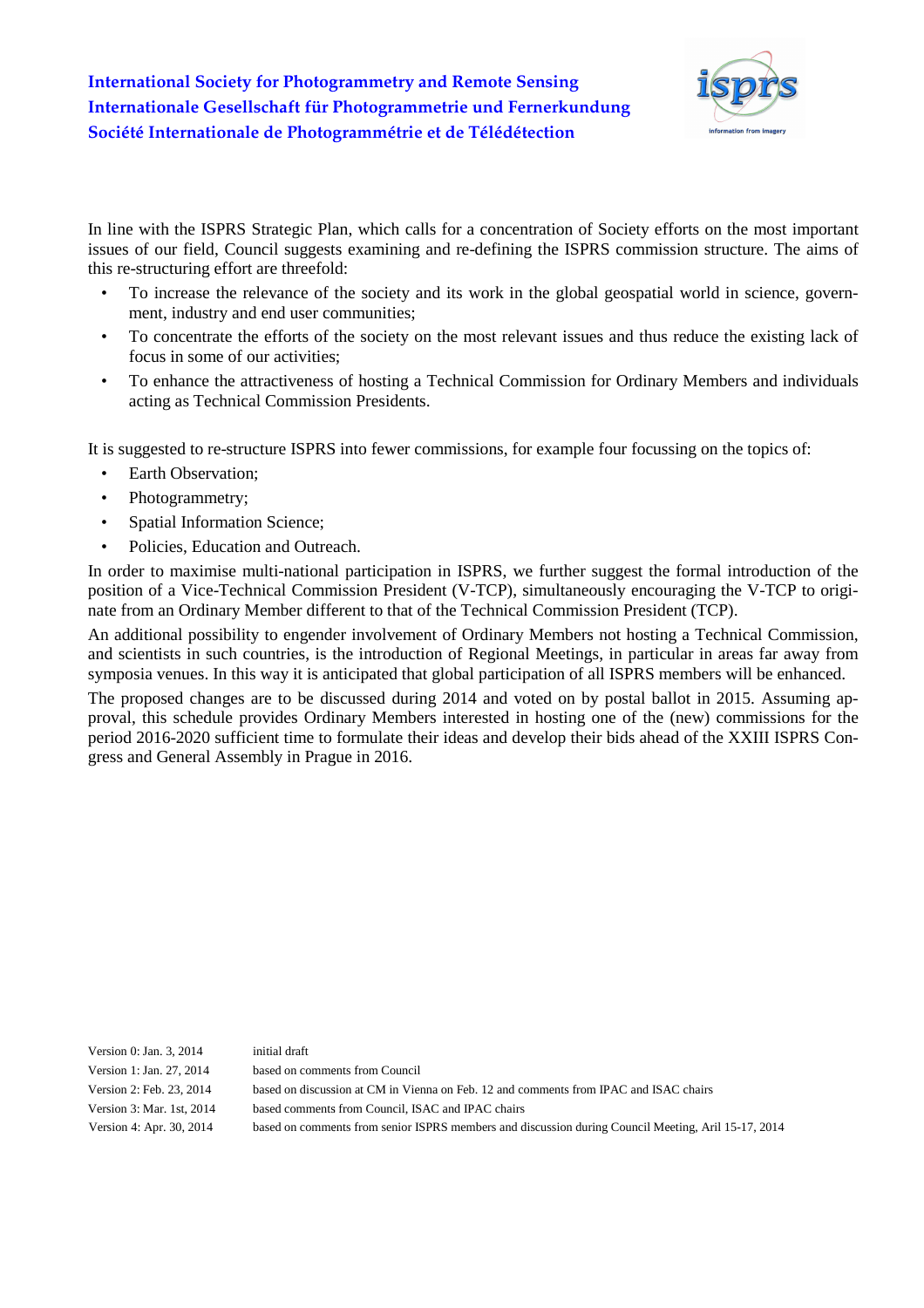

# **A Proposal for Restructuring the ISPRS Technical Commissions**

## **Development of Technical Commissions in ISPRS**

The current ISPRS Technical Commission structure has been in place for a long time, the last significant change being in 2004 with the result of:

- Deletion of the commission on Image Exploitation Systems (then numbered TC II);
- Addition of a new commission on geospatial information (GI) theory (new TC II);
- Addition of a new commission on remote sensing applications (TC VIII).

The rationale for change in 2004 included the following:

- Special exploitation systems (such as photogrammetric analytical plotters, rectification instruments, etc.) had ceased to exist and/or no longer played an important role. All image exploitation was being undertaken on general purpose computers and using software.
- GI had become increasingly important, and ISPRS wanted to also work in the theory of GI (data structure, database design, representation of objects and the real world, etc.).
- Remote sensing needed more prominence and capacity in ISPRS; in particular with respect to the use of remotely sensed imagery for societal benefits benefits.

Increasing the number of commissions from 7 to 8 (rather than reducing them, which had also been discussed) carried the hope that a greater diversity of nations could actively participate directly in the work of ISPRS by hosting a commission and organising an international symposium.

## **Analysis 10 years on**

- ISPRS has eight commissions: one on sensors and platforms in remote sensing; one on policy, education and outreach; and two each for photogrammetry, remote sensing and GI.
- The distinction between the topics covered by the different commissions is no longer clear. There is overlap between Commissions III and V, II and IV, as well as I and VII and the more technical parts of VIII. To some extent the same holds true for Commission VI and the more policy related parts of VIII. There is increasing and substantial duplication of effort.
- There are a relatively high number of scientists in our community who are interested in holding the position of Working Group (WG) officer. The fact that many WGs have not only one but two Co-chairs in addition to a WG secretary, as well as the current structure of TC I with "Key Support Personnel", along with regional coordinators of some WGs, are signs of this attractiveness (Note, the role of WG officers and their responsibilities are not particularly well defined). Many of those seeking a position as WG officer are at the beginning of their careers. Thus, to a number of people, ISPRS is an attractive organisation and for the most part, these people are relatively young and motivated to work in and for the society.
- The 2004 idea to motivate more Ordinary Members to bid for commissions did not work. In recent terms most candidate Ordinary Members were elected to commissions without being challenged at all. Twice (2004-08 and 2012-16) it became necessary for one Ordinary Member to host two commissions concurrently, because there was insufficient interest from other Ordinary Members. The reasons for the lack of interest in hosting a commission are not entirely clear. A possible explanation is that the logistics of organising a symposium appear to be too complex. Additional factors may be that the financial risk and commitment (risk of a deficit for the symposium, commitment to provide travel support for the term of office of the TCP, etc.) are regarded as too high. For some Ordinary Members the lack of suitable and committed candidates for the position of TCP maybe another reason.
- The idea to jointly organise a symposium between two commissions (e.g. those with a significant overlap), which is a possibility in the ISPRS Statues & Bylaws, has so far not been taken up. Even with two commissions held by one nation, two separate symposia were/are being organised.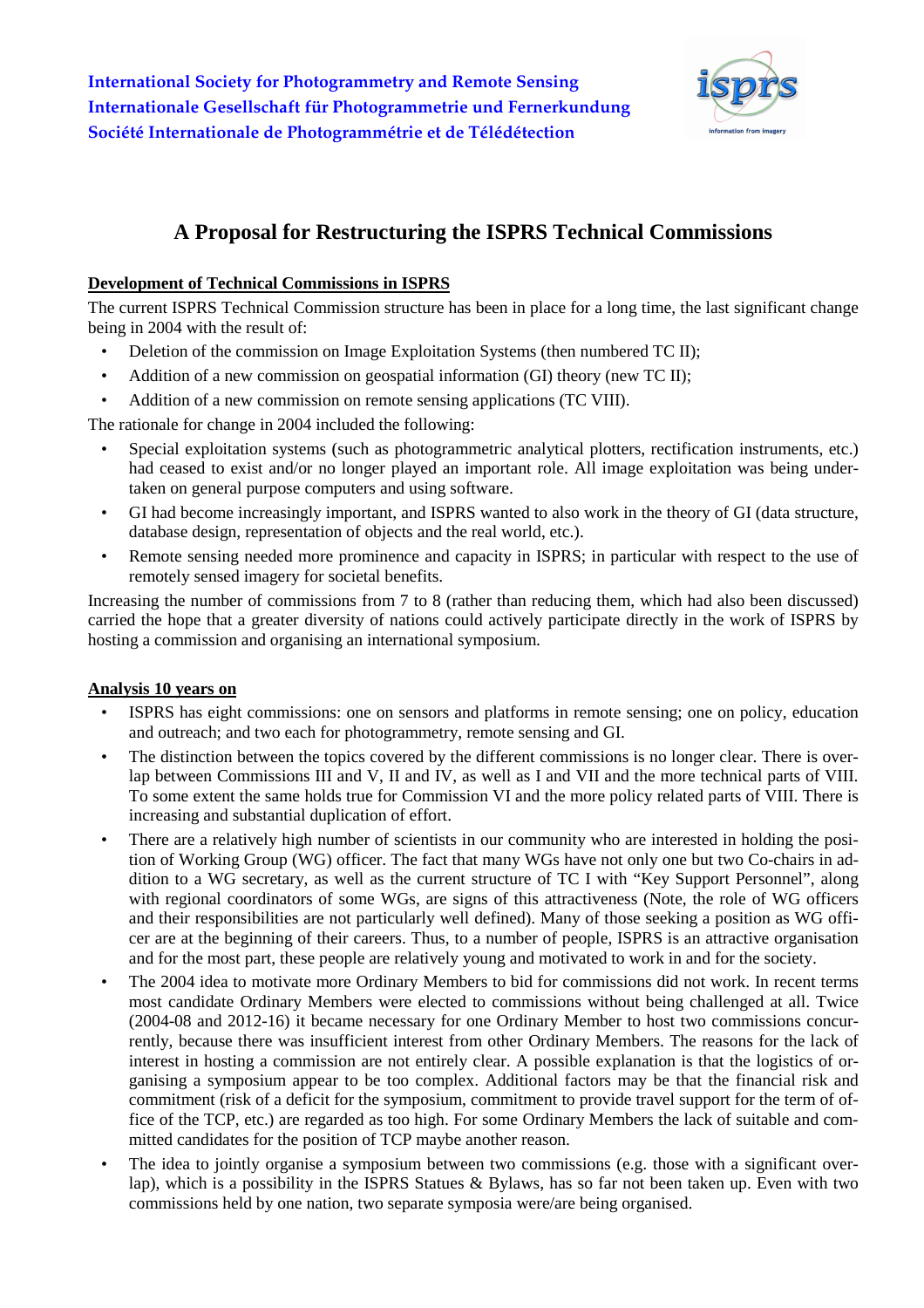

- In a number of instances, symposia are not held as stand-alone meetings, but as additions to other events. These are mostly national level events, but there are also several examples where symposia have been held together with meetings of international scientific sister organisations. While such a combination fosters stronger relations between the organising Ordinary Member or sister society and ISPRS, it decreases the visibility of ISPRS as a separate organisation.
- The number of scientific ISPRS meetings has risen, as has the number of meetings outside ISPRS that are relevant to our community. While it should be noted that some regular ISPRS meetings have proved to be very popular and provided good visibility to ISPRS, it is doubtful whether all ISPRS meetings have the desired size and impact to be, and remain, sustainable.
- A number of ISPRS officers, as well as junior and senior scientists affiliated with ISPRS, have raised concerns about the current commission structure. As one of the issues, the large and growing number of relatively small scientific meetings is being increasingly questioned.

#### **Some generic developments in Photogrammetry, hotogrammetry, Remote Sensing and Spatial Information nformation Science**

Some of these observations are more related to the ISPRS commission structure than others, and many of them are drawn from the ISPRS Strategic Plan. The observations are listed here to give a more complete general picture.

- The geospatial information market has become larger and more interesting to Information and Communications Technology (ICT) vendors such as Google and Microsoft, and also to the general public. One of the reasons is the much easier availability of digital imagery (from the ground, air and space). Images can now be acquired using inexpensive and easy-to-use sensors (e.g. digital cameras, smartphones) and sometimes also platforms (e.g. unmanned aerial vehicles). Digital images are now also omnipresent in the Internet. Digital globes such as Google Earth/Streetview and Microsoft Bing Maps are proof of these developments. The success of events such as InterGeo and the interest of Geospatial Media & Communications Pvt. Ltd. to establish a yearly Geospatial World Forum provide further evidence.
- Developments in ICT resulted in, and still promote, a merger of the different sub-disciplines of surveying and mapping. A smartphone, which combines positioning with image capture and cartographic visualisation, when being used for navigation purposes, is a good example of this development. The speed of change is high, and not all mapping organisations seem able to keep pace with such rapid evolution.
- Developments in ICT are also a driving force behind globalisation, as geographic distances become less important. The Internet, and in particular the Geospatial (or Spatial) Data Infrastructure (GDI or SDI), has become key to all aspects of geospatial data, from acquisition via crowd sourcing, to processing, management and analysis in federated databases and data sharing via standardised web services. As a consequence of globalisation, global presence is increasingly necessary for an international society such as ISPRS.
- The separation between close range and aerial photogrammetry very clear a few decades ago has become increasingly blurred. The main reason for this development is the fact that aerial campaigns have become much more diverse with less/non-standardised sensors including oblique imagery, multiple (and changing) overlap, and direct sensor orientation. Also the fact that imagery is increasingly combined with range information from lidar, has an impact here, since integration happens along similar lines for close range information from lidar, has an impact here, since integration happens along similar lines for close range and aerial images. Finally, close range image blocks are now at least as large as aerial blocks in the number of images, and both are being processed with similar or even the same software.
- Photogrammetry, remote sensing and spatial information science no longer belong to a niche market, but face strong competition from other areas; both in research and development, and in the commercial world. Competition comes from disciplines such as electrical engineering, navigation and robotics, general computer science and geography. This development is also true for ISPRS when looking at the research directions and results of computer vision, navigation, robotics, radar remote sensing, geographic information science, etc.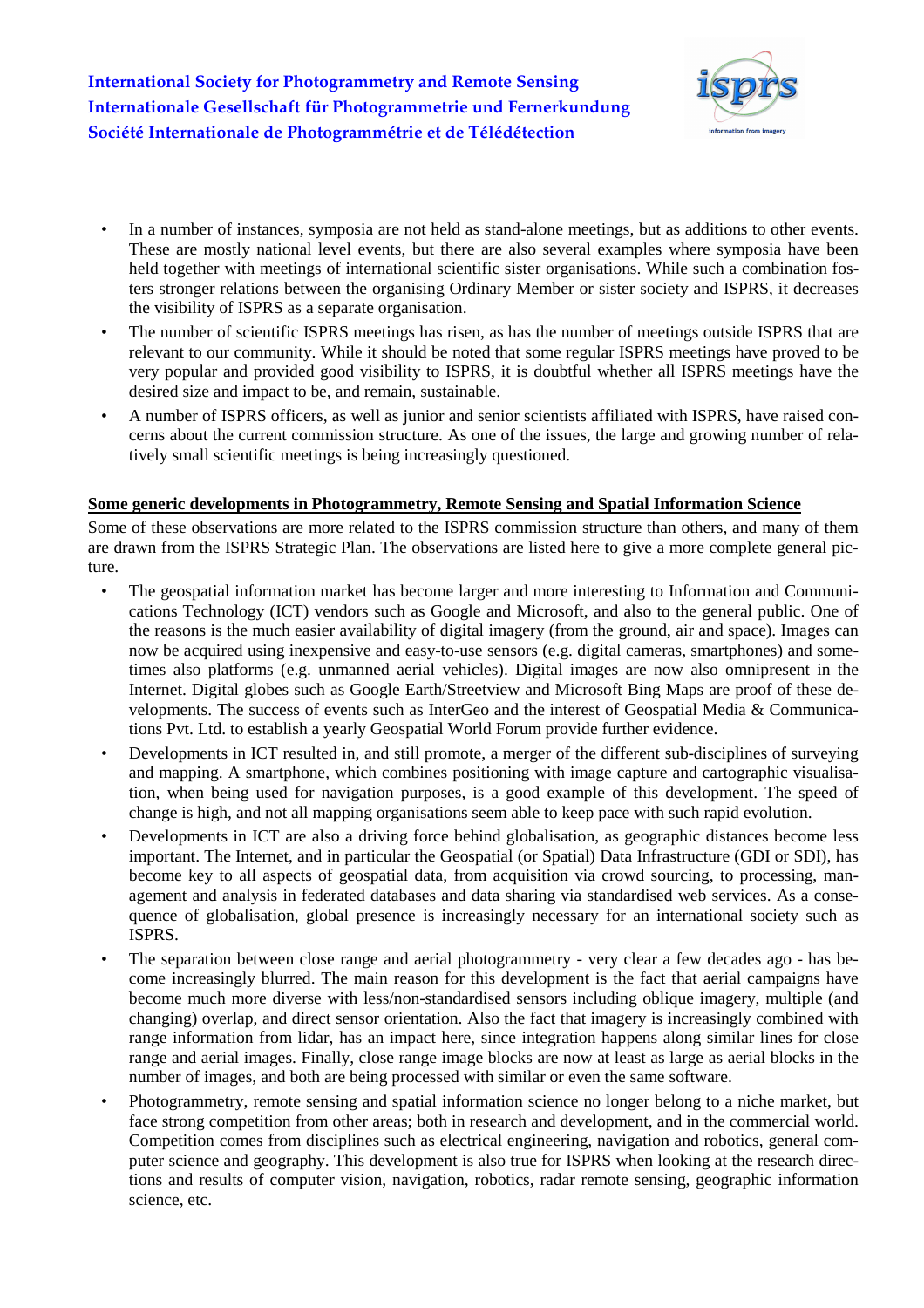

There is, therefore, a need to increase the visibility and the impact of our discipline and of our society. Apart from strategic partnerships with other key players in the field (e.g. ICA), for ISPRS this means primarily to increase its size as well as the importance (at least partly measured in size and regular frequency) of its meetings.

For science (and scientists), the ranking and indexing of the ISPRS publication channels (both journals, Annals and Archives) is of utmost importance. While our flagship publication, the *ISPRS Journal of Photogrammetry and Remote Sensing*, ranks third amongst peer reviewed remote sensing journals, there is a need to increase the publication status of the relatively new open access *ISPRS Journal of Geo-Information Information* and ISPRS conference publications. Apart from special exceptions, we will have enough interest in our meetings of the future only with ISI indexing for the proceedings (in this context it should be noted that in 2013 ISPRS submitted an application to include the Archives in the ISI index, and will do for the Annals as soon as we have sufficient legacy to anticipate a positive response).

#### **A proposal for change**

The current overlap among commissions and the resulting redundancy has some advantages, for example, in situations where, for whatever reason, a commission is unable to achieve all its goals. It is also clear that a large number of officer positions (created as a result of numerous commissions) carries the advantage that more individuals and more Ordinary Members can play an active role in the society, thereby potentially improving the global representation of ISPRS.

However, fragmentation and redundancy can result in a lack of focus and thus blur the effectiveness of the overall message. Moreover, the somewhat artificial separation between theory and applications in TC II+IV, TC III<br>+V and TC VII+VIII is not helpful to initiate discussions between research, development and practice. +V and TC VII+VIII is not helpful to initiate discussions between research, devel

+V and TC VII+VIII is not helpful to initiate discussions between research, development and practice.<br>While scientists have developed a strong desire to hold positions as WG officers over the years, ISPRS has seen a lack of interest from Ordinary Members willing to host a commission. As noted above, the reasons for this lack of interest and/or ability to host commissions are complex and not well understood. At the same time ISPRS needs to generate more interest in its activities to stay (and become more) visible in the fast moving field of information from imagery.

We therefore need to consider the attractiveness of hosting a commission, both to the Ordinary Members and the individuals who serve as TCPs. While ISPRS does not have the financial resources to present monetary incentives, a large and successful symposium creating significant visibility for all parties ( (Ordinary Member, TCP, ISPRS) is certainly a benefit. Experience has shown that the overwhelming majority of ISPRS Symposia in the last few decades have generated a surplus. Larger symposia will also be more attractive to industry to support exhibitions, which further increases the chances of a financially positive result. If desired by the TCP, a loan to prepare the symposium (to be paid back shortly afterwards) is another potential measure that could be implemented to help the Ordinary Member and the TCP in financial matters. The fact that the TCP typically also acts as an editor of a high profile scientific set of proceedings (an issue connected to the indexing of the ISPRS proceedings mentioned above) is an additional benefit for TCPs coming from a scientific background.

In line with the ISPRS Strategic Plan, which calls for a concentration of Society efforts on the most important issues of our field, it is therefore suggested to re-define the ISPRS commission structure. The aims of this restructuring effort are threefold:

- To increase the relevance of the society and its work in the global geospatial world in science, government, industry and end user communities;
- To concentrate the efforts of the society on the most relevant issues and thus reduce the existing lack of focus in some of our activities;
- To enhance the attractiveness of hosting a Technical Commission for Ordinary Members and individuals acting as Technical Commission Presidents Presidents.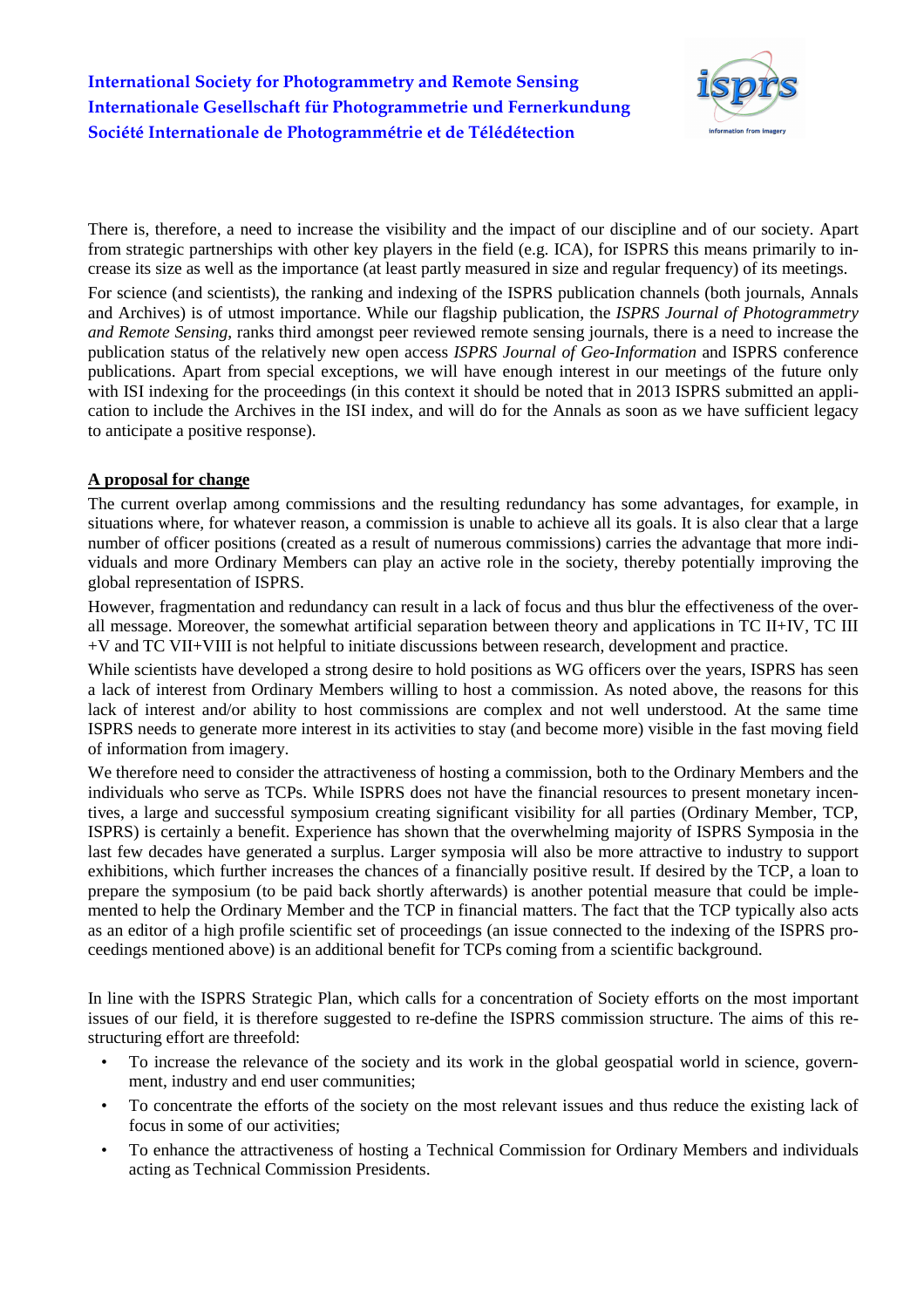

In this process, the currently established scientific and professional communities within ISPRS must be carefully considered. By not doing so, any re-structuring carries the risk of first losing and then having to re-engage these communities, which is clearly undesirable. Moreover, particularly from the outside, a reduction in the number of commissions could be seen as a sign that our core disciplines have become less influential and less significant, which could have undesired consequences when comparing our new structure to that of our sister societies. Therefore, a change in the commission structure has to be carried out with utmost care and needs substantial support from all stakeholders. It might also be sensible to consider substituting the term "commission" with another term to emphasize the wide breadth of change being considered in order to successfully meet tomorrow's challenges.

It is suggested to re-structure ISPRS into fewer commissions, for example four (note that all titles are work inprogress and the lists of sub-topics per commission are incomplete at this stage):

1. Earth Observation (former TC I, parts of TC IV, VII and VIII)

Sensors and platforms from air and space

- Physical modelling and spectral signatures
- Topographic mapping
- Land cover and land use mapping
- Hyperspectral remote sensing
	- Radar remote sensing
- Environmental monitoring in support of sustainable development
- Mapping of renewable and non-renewable resources
	- Earth imagery for disaster management
	- Planetary remote sensing

## 2. Photogrammetry (former TC III and V)

- Ground-based platforms and sensors, incl. unmanned aerial vehicles
- Multi-image geometry and multi-image orientation
	- Dense matching and 3D reconstruction
	- Image and scene understanding
- Laser scanning and 3D point clouds
- Image sequence analysis
	- Mobile mapping
	- Cultural heritage
- Simulation and a animation
	- Vision metrology and
- Robotics, navigation and real-time processing
	- 3. Spatial Information Science (former TC II and most parts of IV)
		- Geospatial databases and big data
		- Spatio-temporal data models
		- Data quality
		- Geosensor networks
		- Data mining and geostatistics
		- Visualisation, augmented and virtual reality
- Spatio-temporal data models<br>
Data quality<br>
Geosensor networks<br>
Data mining and geostatistics<br>
Visualisation, augmented and virtual reality<br>
Web services and service oriented architectures and Geospatial Data Infrastructure
	- The Internet of Things (Semantic Web)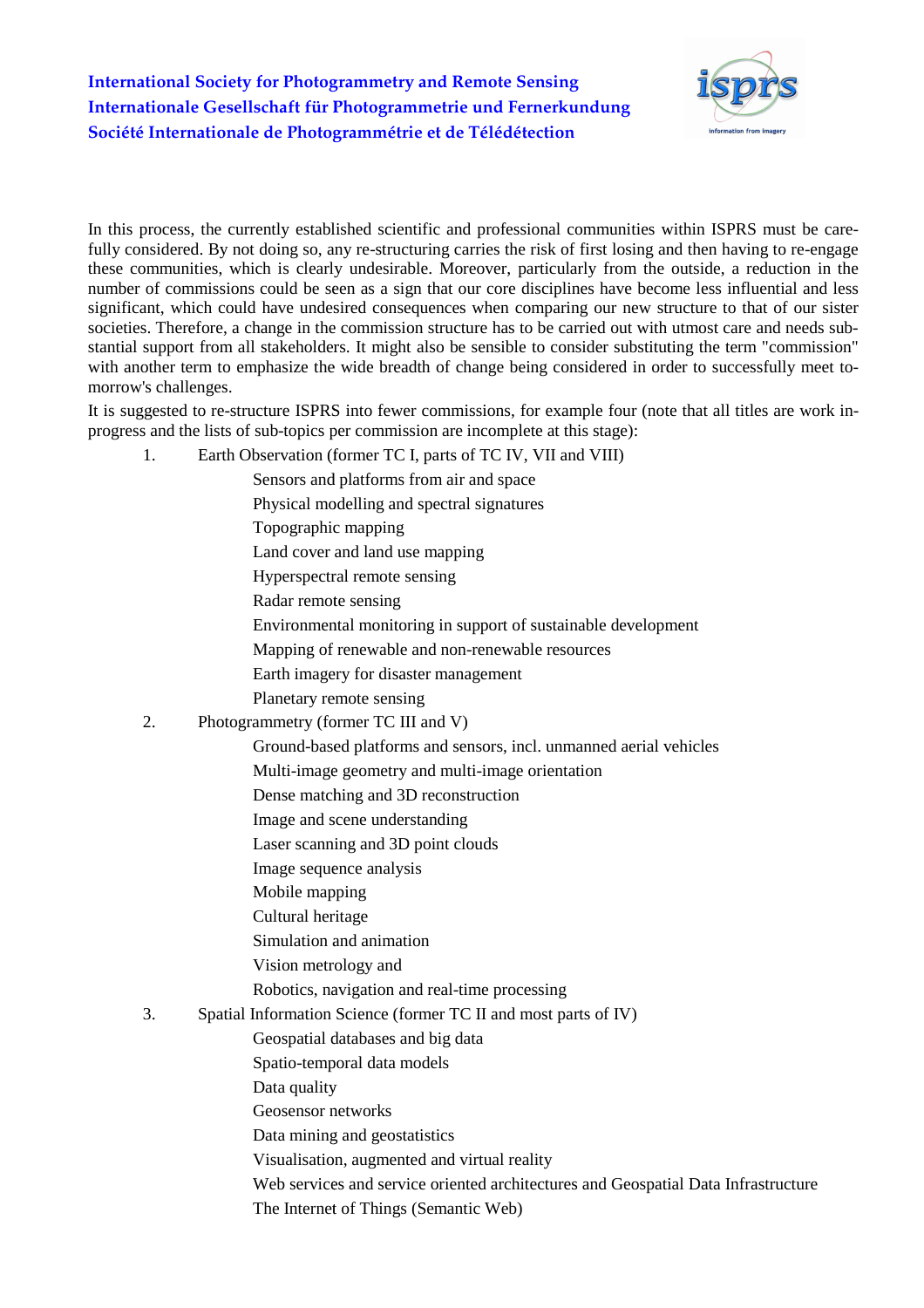

 4. Policies, Education and Outreach (former TC VI and policy parts of VIII) Geospatial education and training ISPRS Student Consortium activities Curriculum development and computer-assisted distance learning Technology transfer and capacity development Cooperation with sister societies, the United Nations and other international bodies Curriculum development and computer-assisted distance learning<br>
Technology transfer and capacity development<br>
Cooperation with sister societies, the United Nations and other international bodies<br>
The first three commission

The first three commissions are larger in scope than the current commissions, and consequently could expect to sary for at least two reasons: (a) the field of the commissions is widened with respect to the current situation and it is therefore reasonable to increase the number of WGs; and (b) as there is a significant interest in people from our community participating as WG officers, we should accommodate this interest.

The fourth proposed commission needs special attention. In the past it has sometimes been difficult to find sufficient interested participants to ensure a successful work programme and related symposium. Possible solutions may be: (a) to organise summer schools during the symposium and thus attract a larger number of students; (b) to organise sessions on policy, education and outreach at the other symposia rather than organising a separate symposium for this commission; and (c) to combine the symposium with similar activities of our sister societies. More discussion is necessary in this area. symposium for this commission; and (c) to combine the symposium with similar activities of our sister societies.<br>More discussion is necessary in this area.<br>In concert with the new commissions, a Vice-Technical Commission P

introduced (some current commissions already have Vice Presidents, but at present their role and responsibilities are not defined the Statutes & Bylaws). One option is encouraging, or perhaps requiring, the V-TCP to originate from an Ordinary Member different from that of the Technical Commission President (TCP). In this way, a larger multi-national participation can be ensured, and Ordinary Members that believe organising a symposium is beyond its capability or interest, may still become active in society management.

The V-TCPs may also have a role in organising a meeting of multiple WGs in the odd years. They could, for example, host a meeting in the ISPRS Geospatial Week series, such as the multiple workshop event held in Antalya in November 2013 and scheduled for Montpellier in September 2015.

An additional possibility to maintain engagement of Ordinary Members not active in hosting a Technical Commission, and scientists in such countries, is the introduction of Regional Meetings, in particular in areas far away from symposia venues. In this way it is anticipated that global participation of all ISPRS members will be enhanced.

## **Implementation issues**

It is the aim of Council that the new structure should become effective immediately following the XXIII ISPRS Congress, to be held in Prague during 2016, for the 2016-2020 quadrennial term. Implementation on this timescale requires bidding for commissions to take place under the new structure. Each bid from an Ordinary Member would contain a proposal for a TCP and one for a V-TCP, the latter preferably (but not necessarily) with support from his/her own Ordinary Member of origin. ber would contain a proposal for a TCP and one for a V-TCP, the latter preferably (but not necessarily) with<br>support from his/her own Ordinary Member of origin.<br>This schedule is demanding and can only be realised if the ne

intensive discussion, but in good time before the Prague Congress. This proposal is intended to serve as a starting point for an open discussion involving all interested members and stakeholders of ISPRS. Council will also use the 2014 symposia as a platform to discuss the proposal and invite comments on the revised structure. In parallel, there will be a consultation period where everybody can voice her/his ideas, comments, refinements, and criticism, e.g. using a special forum on the ISPRS website.

The suggested time schedule is as follows: